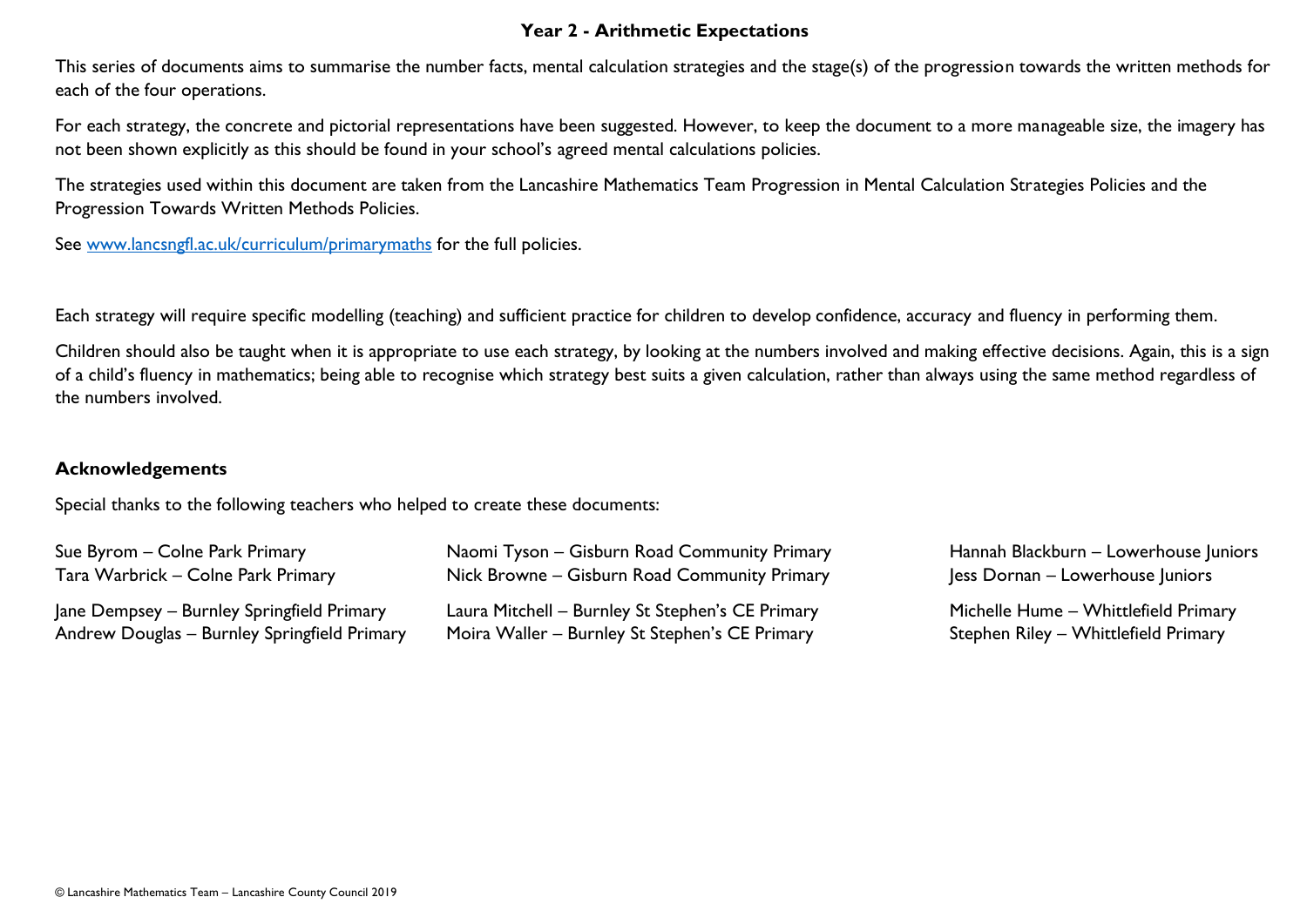## **Arithmetic Expectations – Year 2**

| <b>Skills</b>                                                                                                                                                                              | <b>Examples</b>                                                                                                                                                                                                                                                                                                                                                                                                                |  |  |  |  |
|--------------------------------------------------------------------------------------------------------------------------------------------------------------------------------------------|--------------------------------------------------------------------------------------------------------------------------------------------------------------------------------------------------------------------------------------------------------------------------------------------------------------------------------------------------------------------------------------------------------------------------------|--|--|--|--|
|                                                                                                                                                                                            | <b>Counting</b>                                                                                                                                                                                                                                                                                                                                                                                                                |  |  |  |  |
| Count in multiples of 2, 3 and 5 from 0.<br>(Counting in 2s and 5s from 0 is continuation of Year I expectations).                                                                         | Count from 0 in: twos; fives; threes.<br>Complete these counting sequences:<br>0, 2, 4, 6, 8, $\frac{1}{2}$ , $\frac{1}{2}$ , 0, 3, 6, 9, $\frac{1}{2}$ , $\frac{1}{2}$<br>0, 5, 10, 15, 20, $\frac{1}{2}$<br>What number is missing from this counting sequence? 0, 3, 6, 9, 12, 15, 18, 24, 27                                                                                                                               |  |  |  |  |
| Count forwards or backwards in steps of I or 10 from any one- or two-<br>digit number                                                                                                      | Count forwards in ones from 75 to 92<br>Count back in ones from 54 to 38<br>Continue these sequences:<br>24, 34, 44, $\frac{1}{2}$ , $\frac{1}{2}$ , $\frac{1}{2}$ , $\frac{1}{2}$ , $\frac{1}{2}$ , $\frac{1}{2}$ , $\frac{1}{2}$ , $\frac{1}{2}$ , $\frac{1}{2}$ , $\frac{1}{2}$ , $\frac{1}{2}$ , $\frac{1}{2}$ , $\frac{1}{2}$ , $\frac{1}{2}$ , $\frac{1}{2}$ , $\frac{1}{2}$ , $\frac{1}{2}$ , $\frac{1$                 |  |  |  |  |
| Count on and back in steps of $\frac{1}{2}$ and $\frac{1}{4}$                                                                                                                              | Count from 0 in steps of $\frac{1}{2}$<br>When counting from 0 in steps of $\frac{1}{4}$ what comes immediately after $\frac{3}{4}$ ?<br>Answer could be $\frac{4}{4}$ or 1<br>Count back in steps of $\frac{1}{2}$ from $\frac{6}{2}$ Count back in steps of $\frac{1}{2}$ from $2\frac{1}{2}$                                                                                                                                |  |  |  |  |
|                                                                                                                                                                                            | <b>Number Facts</b>                                                                                                                                                                                                                                                                                                                                                                                                            |  |  |  |  |
| Recall number bonds and related subtraction facts for all numbers to 20                                                                                                                    | $16 + 4 =$ 2 + = 20 20 = + 5 20 - 13 = 20 - = 1 6 = 20 -<br>3 + 14 = 5 + = 14 14 = + 6 14 - 2 = 14 - = 3 5 = 14 -                                                                                                                                                                                                                                                                                                              |  |  |  |  |
| Derive and use related facts to 100                                                                                                                                                        | $60 + 40 =$ 70 + = 100 100 = 20 +<br>$100 - 40 =$ $100  = 70$ $20 = 100 -$                                                                                                                                                                                                                                                                                                                                                     |  |  |  |  |
| Partition numbers into tens and ones.                                                                                                                                                      | 46 is 40 and 6 46 is 40 and 46 is 6 and 40 + $\frac{1}{2}$ = 46 6 + 40 =                                                                                                                                                                                                                                                                                                                                                       |  |  |  |  |
| Recall and use number bonds to 5 totalling 60 (to support time).                                                                                                                           | $40 + 20 =$ $25 + = 60$ $60 = +15$<br>$60 - 10 =$ $60  = 30$ $35 = 60 -$                                                                                                                                                                                                                                                                                                                                                       |  |  |  |  |
| Recall and use multiplication and division facts for 2, 5 and 10<br>multiplication tables, including recognising odd and even numbers.                                                     | $\frac{20}{6 \times 2} = \frac{2 \times 2}{2 \times 2} = 16$ $\frac{20}{6 \times 2} = 16$ $\frac{20}{6 \times 2} = 16$ $\frac{20}{6 \times 2} = 16$ $\frac{20}{6 \times 2} = 16$ $\frac{20}{6 \times 2} = 16$ $\frac{20}{6 \times 2} = 16$ $\frac{20}{6 \times 2} = 16$ $\frac{20}{6 \times 2} = 16$ $\frac{20}{6 \times 2} = 16$ $\frac{20}{6 \times 2} = $<br>Which of these numbers are odd?<br>32, 44, 18, 40, 55, 23, 100 |  |  |  |  |
| <b>Mental Calculation Strategies - Addition and Subtraction</b>                                                                                                                            |                                                                                                                                                                                                                                                                                                                                                                                                                                |  |  |  |  |
| Count on or back in ones and tens from any given number, e.g. $(36 + 40 =)$<br>Concrete - Diennes equipment, place value counters, beadstring<br>Pictorial - Diennes jottings, number line | $36 + 40 =$ $30 + 48 =$ $89 - 50 =$ $76  = 46$                                                                                                                                                                                                                                                                                                                                                                                 |  |  |  |  |
| Partition and combine multiples of tens and ones.<br>Concrete - Diennes equipment, place value counters, beadstring<br>Pictorial - Diennes jottings, number line                           | $40 + 37$ 40 add 30 and 7 = 40 add 30 add 7<br>$15 + 14$ <b>10</b> and <b>5</b> add <b>10</b> and $4 = 10$ add 10 add 5 add 4 or 15 add 10 add 4<br>$37 + 12$ 37 add 10 and $2 = 37$ add 10 add 2<br>$78 - 42$ 78 take away 40 and $2 = 78$ take away 40 take away 2<br>$80 - 35$ 80 take away 30 and $5 = 80$ take away 30 take away 5                                                                                        |  |  |  |  |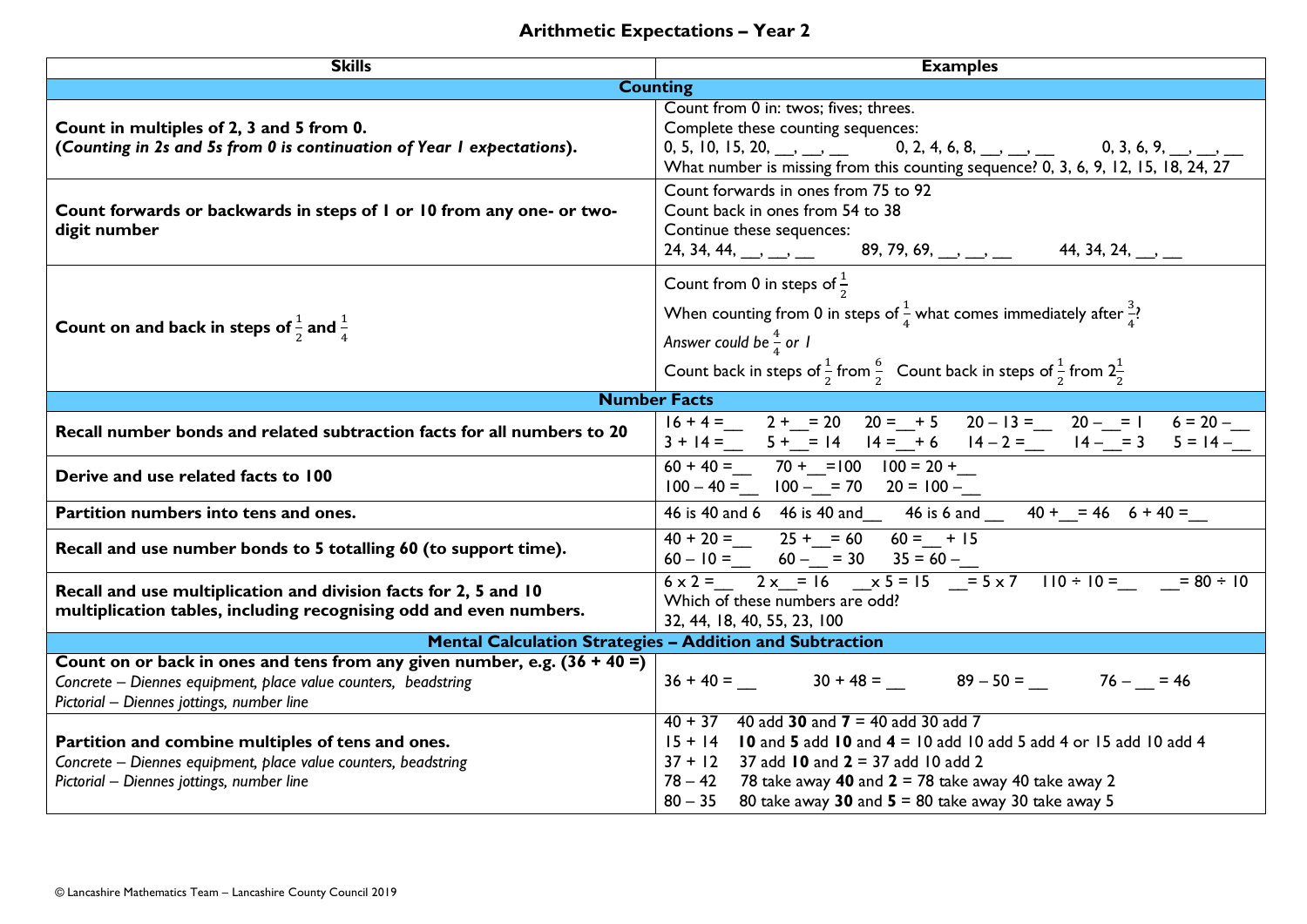| Reorder numbers in a calculation.<br>Concrete - Diennes equipment, place value counters, beadstring<br>Pictorial - Diennes jottings, number line                                                                                                            | doesn't need reordering as the greater number is first already<br>$28 + 3$<br>$2 + 17$<br>reorder as $17 + 2$<br>reorder as $63 + 5$<br>$5 + 63$<br>will not give the same answer if reordered<br>$16 - 8$                                                                                                                                                      |  |  |
|-------------------------------------------------------------------------------------------------------------------------------------------------------------------------------------------------------------------------------------------------------------|-----------------------------------------------------------------------------------------------------------------------------------------------------------------------------------------------------------------------------------------------------------------------------------------------------------------------------------------------------------------|--|--|
| Find a small difference by counting up from the lesser to the greater<br>number<br>Concrete - Diennes equipment shown horizontally, beadstring<br>Pictorial - Number line                                                                                   | $52 - 47$<br>$74 - 66$<br>$81 - 79$<br>$32 - 25$                                                                                                                                                                                                                                                                                                                |  |  |
| Begin to bridge through 10 when adding a single digit number<br>(partitioning, e.g. $58 + 5 = 58 + 2 + 3$ )<br>Concrete - Diennes equipment, place value counters, beadstring<br>Pictorial - number line                                                    | $58 + 5 = 58 + 2 = 60$<br>$46 + 7 = 46 + 4 = 50$<br>$60 + 3 = 63$<br>$50 + 3 = 53$<br>$63 + 8 = 63 + 7 = 70$<br>$48 + 7 = 48 + 2 = 50$<br>$70 + 1 = 71$<br>$50 + 5 = 55$                                                                                                                                                                                        |  |  |
| Add or subtract 9 or 11 and 19 or 21 by rounding and compensating.<br>Concrete - Diennes equipment, place value counters<br>Pictorial - number line, 100 square                                                                                             | as $34 + 10 - 1$<br>$34 + 9$<br>$34 + 11$ as $34 + 10 + 1$<br>$77 + 19$ as $77 + 20 - 1$ , or $77 + 10 + 10 - 1$<br>$46 - 9$ as $46 - 10 + 1$<br>$46 - 11$ as $46 - 10 - 1$<br>$63 - 19$ as $63 - 20 + 1$ , or $63 - 10 - 10 + 1$                                                                                                                               |  |  |
|                                                                                                                                                                                                                                                             | <b>Mental Calculation Strategies - Multiplication and Division</b>                                                                                                                                                                                                                                                                                              |  |  |
| Apply counting in twos, threes, fives and tens to solve multiplication                                                                                                                                                                                      | count in fives until fact is known<br>$5 \times 4$                                                                                                                                                                                                                                                                                                              |  |  |
| problems with a repeated addition context.                                                                                                                                                                                                                  | $3 \times 10$ count in tens until fact is known                                                                                                                                                                                                                                                                                                                 |  |  |
| Concrete – real items to model the context of the problem, Multilink arrays, beadstring                                                                                                                                                                     | using a representation then count in threes<br>$7 \times 3$                                                                                                                                                                                                                                                                                                     |  |  |
| Pictorial – images of the items in the context of the problem, jottings, arrays, number line                                                                                                                                                                | count in twos until fact is known<br>$2 \times 9$                                                                                                                                                                                                                                                                                                               |  |  |
| Share an amount into equal parts.<br>$24 \div 2$ share out until fact is known                                                                                                                                                                              |                                                                                                                                                                                                                                                                                                                                                                 |  |  |
| Concrete - real items to model the context of the problem                                                                                                                                                                                                   | $40 \div 10$ share out until fact is known                                                                                                                                                                                                                                                                                                                      |  |  |
| Pictorial – images of the items in the context of the problem                                                                                                                                                                                               | $18 \div 3$ using a representation to share 18 into 3 equal parts                                                                                                                                                                                                                                                                                               |  |  |
| Separate an amount into equal groups using repeated subtraction.<br>Concrete – real items to model the context of the problem, Multilink arrays, beadstring<br>Pictorial – images of the items in the context of the problem, arrays, jottings, number line | $24 \div 2$ repeated subtraction until fact is known<br>$40 \div 10$ repeated subtraction until fact is known<br>$18 \div 3$ repeated subtraction to find how many 3s are in 18<br>I have 24 sweets. How many children would get 2 sweets?<br>There are 30 bears who live on one street. Three bears live in every house.<br>How many houses are on the street? |  |  |
| Derive and use doubles of simple two-digit numbers.                                                                                                                                                                                                         | Double 43 is double 40 (80) plus double $3(6) = 86$                                                                                                                                                                                                                                                                                                             |  |  |
| (of which the ones total less than 10)                                                                                                                                                                                                                      | 24 add 24 is double 20 (40) plus double 4 (8) = 48                                                                                                                                                                                                                                                                                                              |  |  |
| Concrete - Diennes equipment, place value counters                                                                                                                                                                                                          | $2 \times 33$ (two lots of 33) is double 30 (60) plus double 3 (6) = 66                                                                                                                                                                                                                                                                                         |  |  |
| Pictorial - Diennes jottings                                                                                                                                                                                                                                |                                                                                                                                                                                                                                                                                                                                                                 |  |  |
| Derive and use halves of simple two-digit number even numbers.                                                                                                                                                                                              | Half of 64 is half of 60 (30) plus half of 4 (2) = 32                                                                                                                                                                                                                                                                                                           |  |  |
| (of which the tens are even)                                                                                                                                                                                                                                | Halve of 28 is half of 20 (10) plus half of 8 (4) = 14                                                                                                                                                                                                                                                                                                          |  |  |
| Concrete - Diennes equipment, place value counters                                                                                                                                                                                                          | $46 \div 2$ is half of 40 (20) plus half of 6 (3) = 23                                                                                                                                                                                                                                                                                                          |  |  |
| Pictorial - Diennes jottings                                                                                                                                                                                                                                |                                                                                                                                                                                                                                                                                                                                                                 |  |  |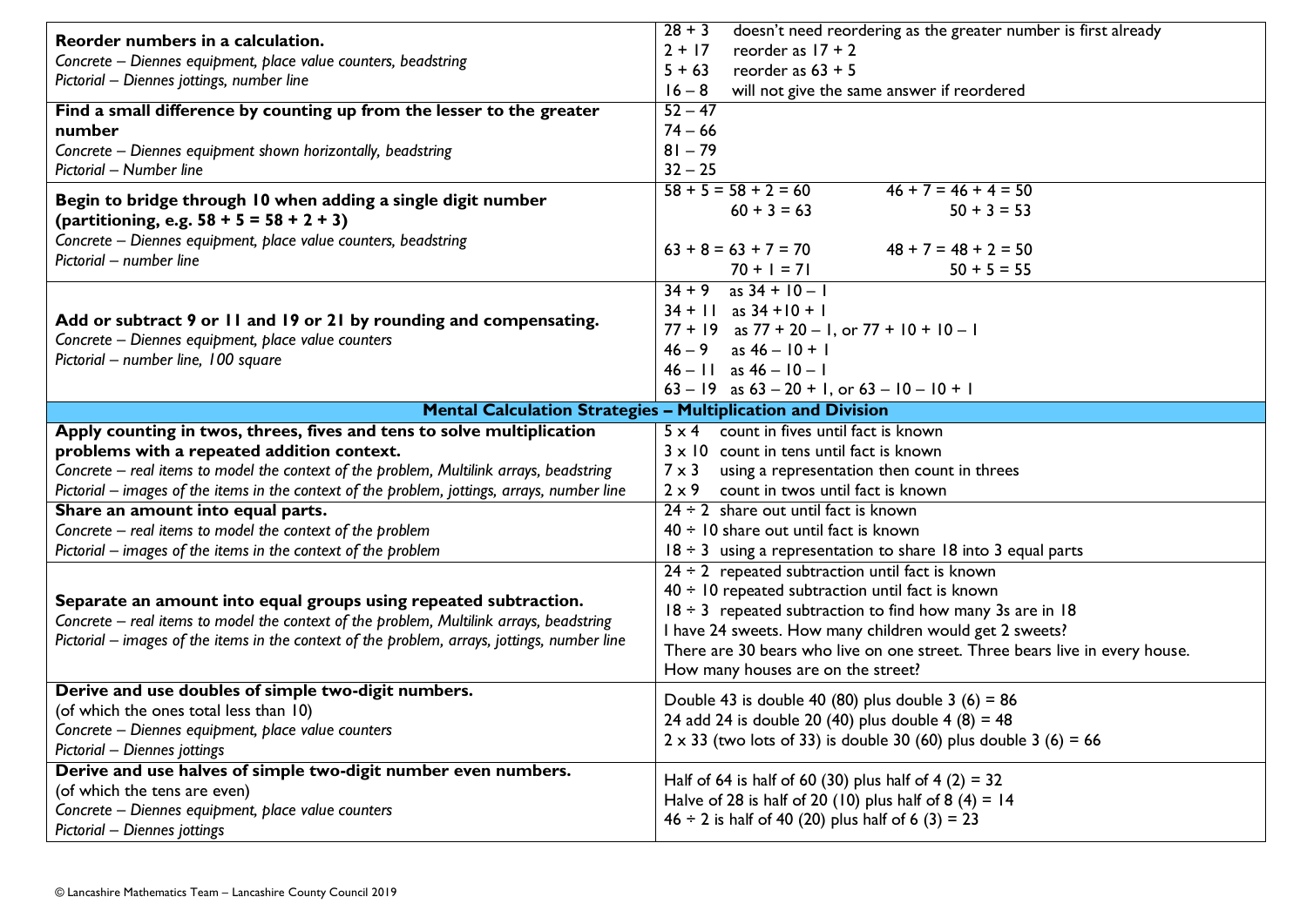| <b>Progression Towards Written Calculation Strategies - Addition</b>                                                                            |                                                                                                                                                                                                                                                                                                                     |  |  |  |
|-------------------------------------------------------------------------------------------------------------------------------------------------|---------------------------------------------------------------------------------------------------------------------------------------------------------------------------------------------------------------------------------------------------------------------------------------------------------------------|--|--|--|
|                                                                                                                                                 | $34 + 23 = ?$<br>$\frac{1}{2}$<br>The units/ones are added first $4 + 3 = 7$<br>The tens are added next<br>$30 + 20 = 50$<br>Both answers are put together $50 + 7 = 57$                                                                                                                                            |  |  |  |
| Add two, two-digit numbers<br>Concrete - Diennes equipment, place value counters<br>Pictorial - Diennes jottings                                | //.::·<br>$28 + 36 = ?$<br>The units/ones are added first<br>$8 + 6 = 14$ with ten units/ones exchanged for 1 ten.<br>exchanged 10<br>A ring is put around the units/ones not exchanged -<br>this is the units part of the answer. The tens are then<br>added, including the exchanged ten, to complete the<br>sum. |  |  |  |
|                                                                                                                                                 | <b>Progression Towards Written Calculation Strategies - Subtraction</b>                                                                                                                                                                                                                                             |  |  |  |
|                                                                                                                                                 | $39 - 17 = ?$<br>39 is drawn<br>17 is crossed out<br>A ring is drawn around what is left to give the answer of 22                                                                                                                                                                                                   |  |  |  |
| Subtract a two digit number from a two digit number<br>Concrete - Diennes equipment, place value counters<br>Pictorial - tens and ones jottings | Step 1<br>$37 - 19$<br>37 is drawn<br>9 units/ones cannot be crossed out, so one ten is crossed<br>out and exchanged for 10 ones which are in a line.<br>e is written next to the exchanged ten.<br>19 is crossed out<br>A ring is drawn around what is left to give<br>the answer of 18<br>Step 3                  |  |  |  |